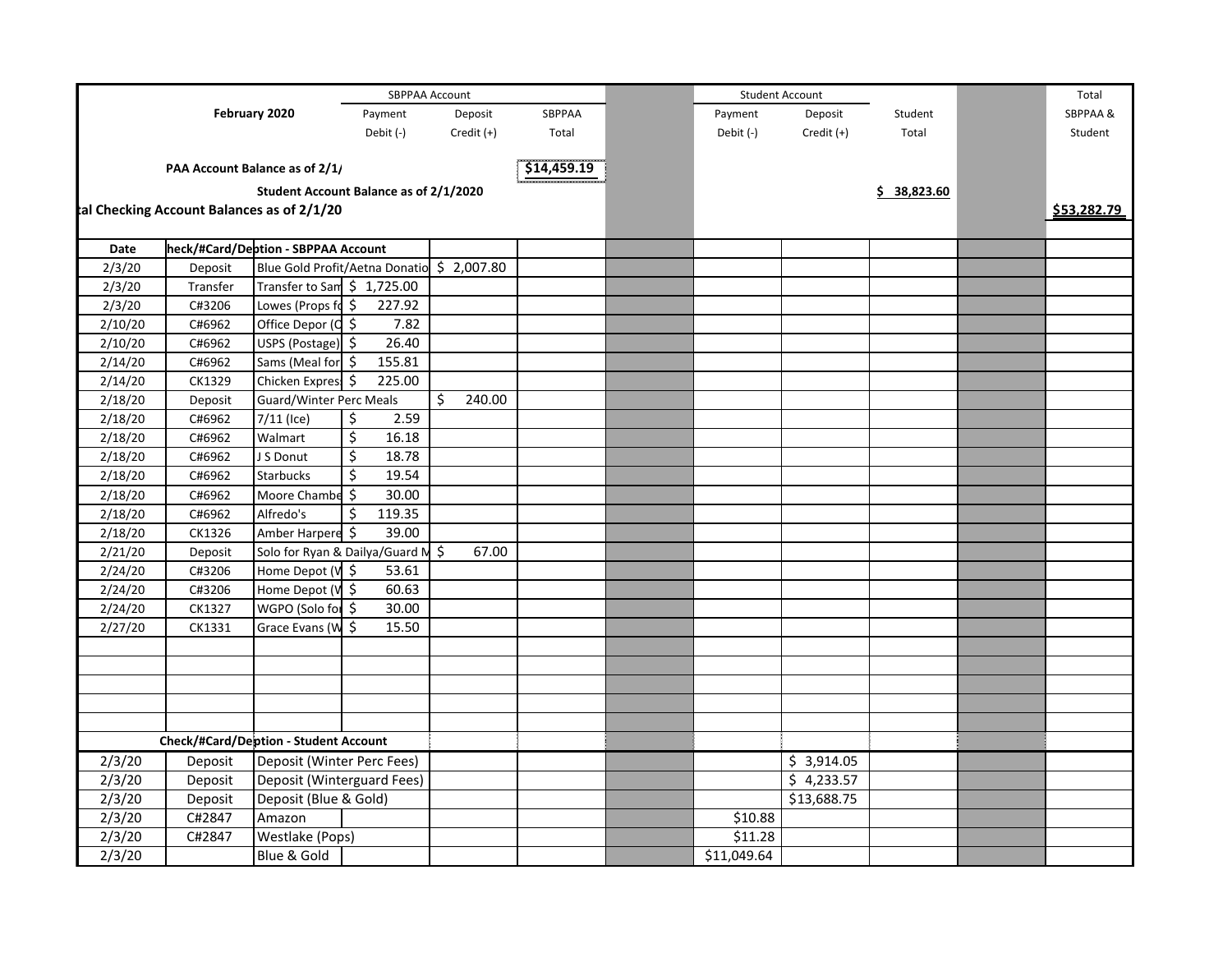| 2/4/20  | CK2437                        | Katlynnn Carter (Guard Director)                  |            | \$2,000.00  |                                 |  |  |
|---------|-------------------------------|---------------------------------------------------|------------|-------------|---------------------------------|--|--|
| 2/4/20  | CK2438                        | Village Travel (Jazz to SWOSU)                    |            | \$2,520.00  |                                 |  |  |
| 2/5/20  | Deposit                       | Deposit (Blue & Gold)                             |            |             | \$<br>132.75                    |  |  |
| 2/5/20  | CK2436                        | MFA (Reginal)                                     |            | \$462.50    |                                 |  |  |
| 2/6/20  | CK2435                        | Chase Shelton (Clarinet Instructor)               |            | \$600.00    |                                 |  |  |
| 2/7/20  | C#2847                        | Amazon                                            |            | \$64.98     |                                 |  |  |
| 2/11/20 | C#2847                        | Amazon                                            |            | \$14.03     |                                 |  |  |
| 2/14/20 | Deposit                       | Deposit (Band Fees)                               |            |             | \$4,384.57                      |  |  |
| 2/18/20 | Transfer                      | Transfer from London Account for Jacket Lettering |            |             | \$<br>260.00                    |  |  |
| 2/18/20 | Deposit                       | Deposit                                           |            |             | $\overline{\varsigma}$<br>43.75 |  |  |
| 2/18/20 | Deposit                       | Deposit                                           |            |             | \$<br>600.00                    |  |  |
| 2/18/20 | Deposit                       | Deposit                                           |            |             | \$6,000.00                      |  |  |
| 2/18/20 |                               | Local OK Music Assoc                              |            | \$6,000.00  |                                 |  |  |
| 2/19/20 | CK2440                        | D Evans (Piano Accomp)                            |            | \$720.00    |                                 |  |  |
| 2/19/20 | CK2441                        | J Collins (Piano Accomp)                          |            | \$480.00    |                                 |  |  |
| 2/21/20 | Deposit                       | Deposit (Guard Makeup & Undergarmets)             |            |             | \$<br>682.00                    |  |  |
| 2/21/20 | CK2439                        | Susan Cruzz (Feb/March Guard Instructor)          |            | \$4,000.00  |                                 |  |  |
| 2/24/20 | Deposit                       | Deposit                                           |            |             | \$6,190.00                      |  |  |
| 2/25/20 | CK2442                        | Ok Apperal (London Jacket Lettering)              |            | \$260.00    |                                 |  |  |
| 2/25/20 | CK2443                        | Synced Up Design (Winter Perc)                    |            | \$6,042.00  |                                 |  |  |
| 2/26/20 | CK2444                        | Cory Hubbard (Winter Perc Instructor)             |            | \$500.00    |                                 |  |  |
| 2/27/20 | CK2446                        | Pela Music (Drum)                                 |            | \$17.39     |                                 |  |  |
|         |                               |                                                   |            |             |                                 |  |  |
|         |                               |                                                   |            |             |                                 |  |  |
|         |                               |                                                   |            |             |                                 |  |  |
|         |                               |                                                   |            |             |                                 |  |  |
|         |                               |                                                   |            |             |                                 |  |  |
|         |                               |                                                   |            |             |                                 |  |  |
|         |                               |                                                   |            |             |                                 |  |  |
|         |                               |                                                   |            |             |                                 |  |  |
|         |                               |                                                   |            |             |                                 |  |  |
|         |                               |                                                   |            |             |                                 |  |  |
|         |                               |                                                   |            |             |                                 |  |  |
|         |                               |                                                   |            |             |                                 |  |  |
|         |                               |                                                   |            |             |                                 |  |  |
|         |                               |                                                   |            |             |                                 |  |  |
|         |                               | Sub-totals \$ 2,773.13<br>\$2,314.80              |            | \$34,752.70 | \$40,129.44                     |  |  |
|         | <b>SBPPAA account balance</b> |                                                   |            |             |                                 |  |  |
|         |                               | <b>SAMMY FUND balance</b>                         | \$6,360.22 |             |                                 |  |  |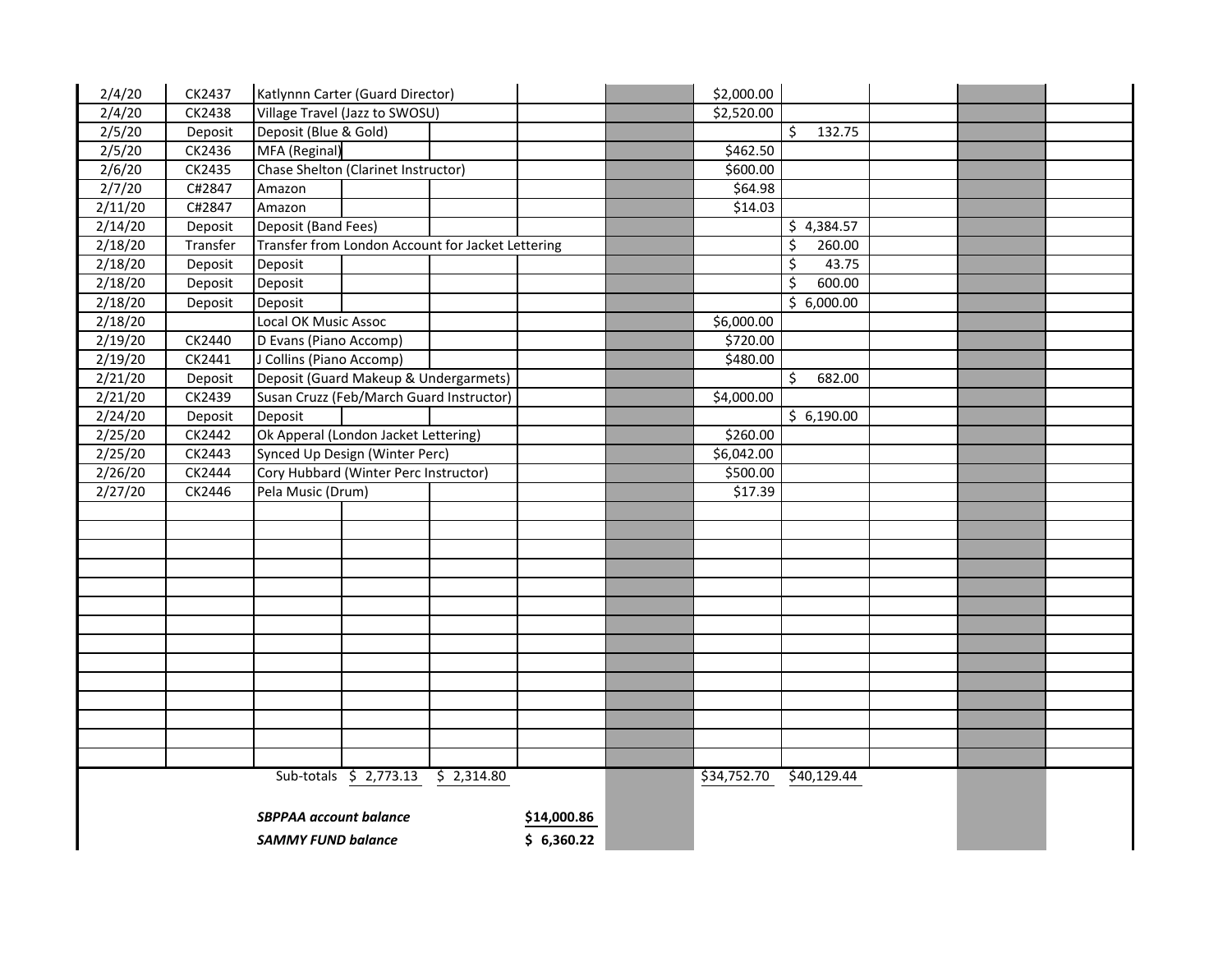## **Total SBPPAA Accts Balances 2/29/2020 \$20,361.08 Total Student Acct Balance 2/29/2020 44,200.34 Total SBPPAA & Student Account Balances as of 2/29/2020 64,561.42**

Total Payment Deposit SBPPAA Payment Deposit Student Seperation SBPPAA & Debit (-) Credit (+) Total Debit (-) Credit (+) Total Student **\$14,000.86 Student Account Balance as of 3/1/2020 \$ 44,200.34 \$58,201.20 Date heck/#Card/Deption - SBPPAA Account**  $3/2/20$  C#3206 Walmart (Winter Supplies)  $3/2/20$  $3/4/20$  C#6962 Square  $\frac{1}{5}$  60.00 3/6/20 Deposit Deposit (Winter guard/perc mealships) \$ 120.00  $3/6/20$  Withdrawl (Win  $\sim$  234.00  $3/9/20$  C#3206 Home Depot (Vinter  $\frac{1}{9}$  7.95  $3/10/20$  C#3206 Amazon (Winter Supplies)  $44.61$ 3/10/20 | CK1330 | Heather Durham \$ 115.83 3/12/20 CK1332 Amber Harper 5 261.49  $3/18/20$  CK1333 OTC (Title, Tag  $\frac{1}{5}$  145.30 **Check/#Card/Deption - Student Account** 3/3/20 CK2447 Pendor Musit (Sheet Music) \$236.05 3/3/20 CK2448 Katlynn Carter (Winterguard Director) \$2,000.00 3/6/20 CK2445 OSU (Jazz Festival) \$375.00 3/9/20 Deposit Deposit \$ 500.00 3/10/20 C#2847 Pay Palv (Winter Silks) \$75.00 3/11/20 C#2847 Amazon \$17.54 Sub-totals \$ 1,031.22 \$ 120.00 **PAA Account Balance as of 3/1/** tal Checking Account Balances as of 3/1/20 SBPPAA Account and Student Account SBPPAA Account **March 2020**